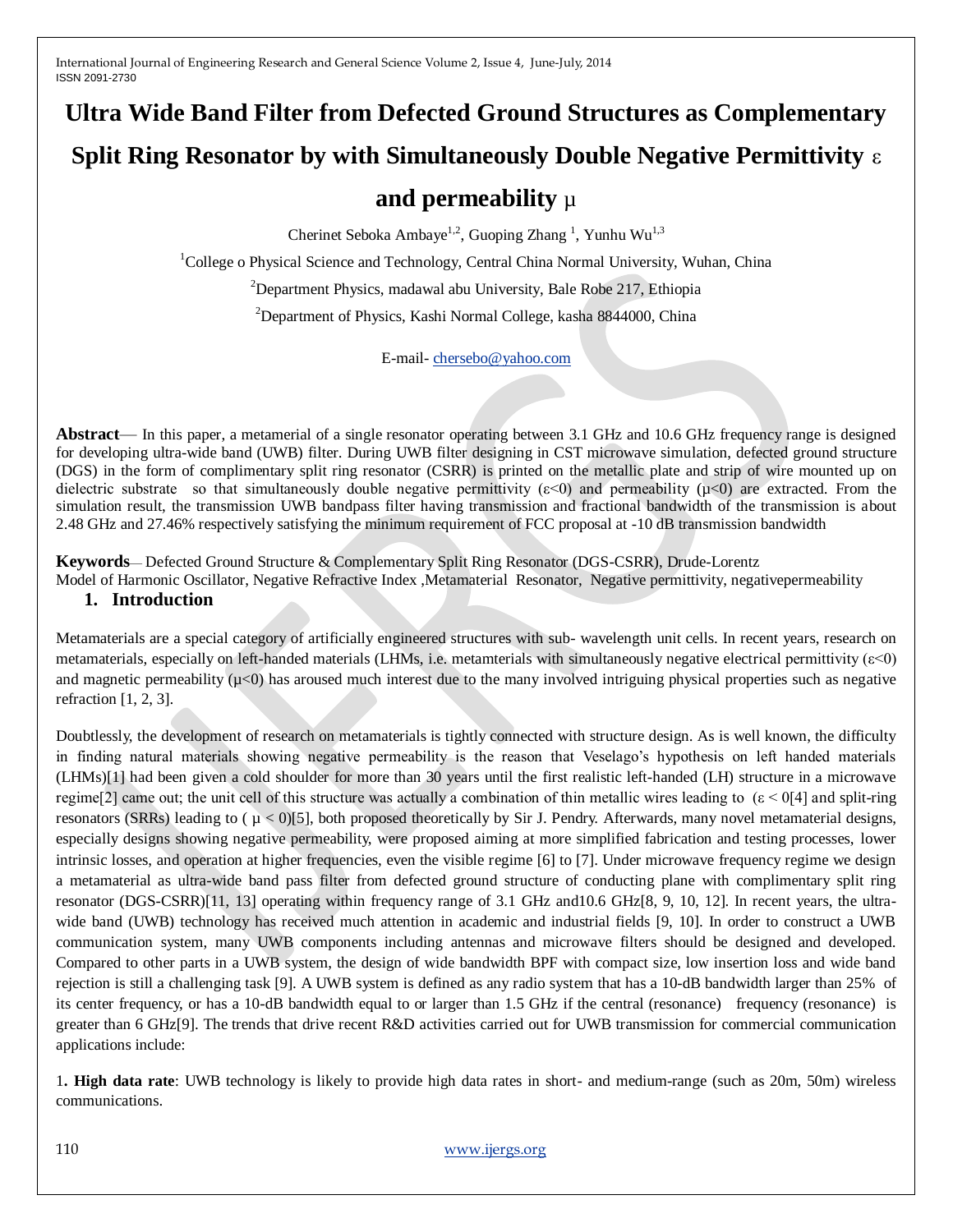2. **Less path loss and better immunity to multipath propagation**: As UWB spans over a very wide frequencyrange (from very low to very high), it has relatively low material penetration losses. On the other hand, UWBchannels exhibit extremely frequency-selective fading, and each received signal contains a large number ofresolvable multipath components.

3. **Availability of low-cost transceivers**:Recent advances in silicon process and switching speeds makecommercial low-cost UWB systems possible.

4**. Low transmit power and low interference**: For a short-range operation, the average transmits power of pulses of duration on the order of one nanosecond with a low duty cycle is very low. With an ultra-wideband spectrum bandwidth, the power spectral density of UWB signals is extremely low. This gives rise to the potential that UWB systems can coexist with narrow-band radio systems operating in the same spectrum without causing undue interference.

Complementary split ring resonator (CSRR) is a dual split ring resonator (SRR), has been very popular resonator and widely used to synthesize metamaterial. Pendary et all<sup>[14]</sup>. have demonstrated that an array of SRRs exhibits negative permeability near its resonant frequency. Gay-Balmaz et al.[15] study experimentally and numerically the resonances in individual and coupled split ring resonators. Bonache et al[16] have found the application of complementary circular split-ring resonators to the design of compact narrow bandpass structures in microstrip technology. Consequently this opens the door to a wide range of applications. In this paper a concentric compliantly split ring resonators (CSRRs) are produced from defected ground structure (DGS) on PEC structure to disturb the shield current distribution depending on the shape and dimension of of the defect. This disturbance at shield current distribution will influence the input impedance and the current flow of the antenna. It can also control the excitation and electromagnetic waves propagating through the substrate layer. DGS is any defected etched in the ground plane of the microstrip can give increasing the effective capacitance and inductance. DGS has the characteristics of stop band slow wave effect and high impedance. DGS are basically used in microstrip antenna design for different applications such as antenna size reduction, cross polarization reduction, mutual coupling reduction in antenna arrays, harmonic suppression etc. DGS as CSRR is widely in microwave device to make the system compact and effective. Jigar M. patel et al[17]. Designedmicrstrip patch antenna with defected ground structure DGS for bluetooth to determine the effect on its application. Microstripbandpass filters are particularly popular structures because they can be fabricated using printed circuit technology, compact size and low-cost integration. An effective way to obtain tight coupling within fabrication limit is to use defected ground structure (DGS) or aperture compensation technique, which can realize strong coupling compared with the coupled line structure. This process modifies the characteristics of the transmission line such as the line capacitance and inductance. Therefore, the DGS is usually used to improve the passband and stopband characteristics. Several methods have been developed using different forms of DGSs. Moreover, reducing size is also the main challenge of the filter design for microstrip filters. Several types of resonators have been designed to overcome these problems, such as stepped-impedance resonator, meander resonator, and slow-wave open loop resonator. Nevertheless, miniaturized resonators lead to a reduced size of filter, but not always improve the spurious response. In recent years, several filter applications at microwave frequency have been developed by means of metamterials (MTMs) based on sub-wavelength resonators such as the split-ring resonators (SRRs) and different resonators. Because of the small electrical size of the unit cells, the metamaterial based resonator (MBR) offers a great solution to the design of miniaturized microwave resonator. However MBRs have usually been used for notch band and narrow bandpass filters and, furthermore, there is still a vast need for research on miniaturization of wide-band transceiver components using MBRs[18]. A special sub-class of metamterials with both effective parameters negative in a certain frequency, are so called double-negative (DNG) or left-handed (LH) metamaterials. The first theoretical speculation on the existenceof DNG media and prediction of their fundamental properties was done by Russian physicist Victor Veselago in 1967,[19]. Veselago anticipated unique electromagnetic properties of DNG media and showed their support propagating modes of the electromagnetic waves, but exhibit negative propagation constant. The energy would still travel forward from the source but the wave fronts would travel toward the source. Consequently, vector of the electric field, vector of magnetic field and wave vector of an electromagnetic wave in a double negative material will form a left-handed triad. Therefore, LH materials are characterized by antiparallel phase and group velocities and exhibit negative refractive index (NRI). Therefore the constitutive parameters are the effective permittivity  $\varepsilon_{eff}$  and  $\mu_{eff}$  which are related to the refractive index by:

*n eff eff* ------------------------------------------------(1)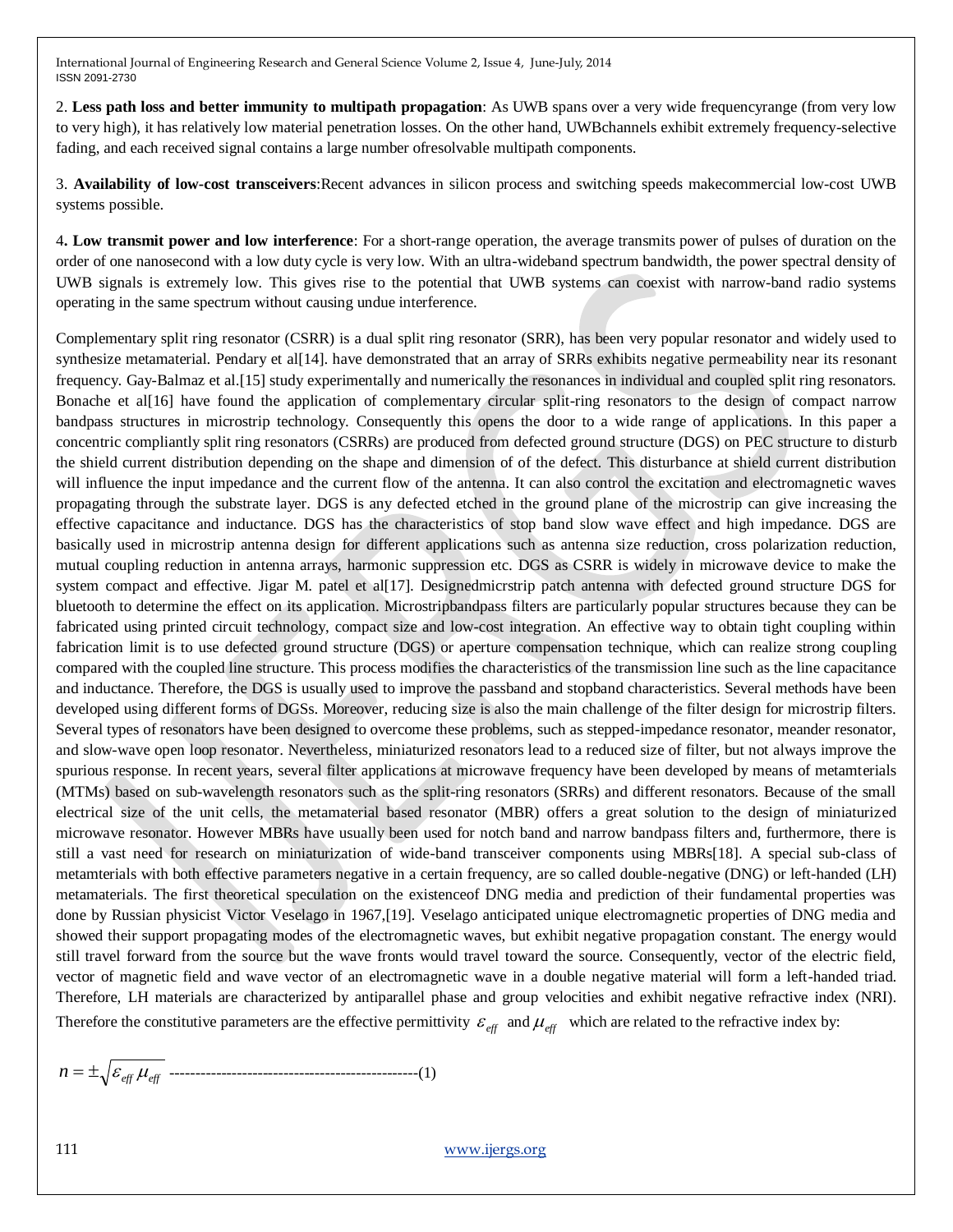#### **2. Designing Ultra Wideband Filter from Metamaterial Resonator**

Designing of metamaterial resonator basic structure is not separated from designing of microstrip patched antennaon dielectric substrate mounted on ground plane so as to filter or detect the right signals falling up on it over some frequency range. As it has been indicated on different literature [20, 21], electromagnetic metamaterials are composite arrays of resonator of sub-wavelength size designed to have specific microwave or optical properties. The properties of metamaterial resonators depend on the geometry of individual unit cell. Many unique effects such as negative refractive index, sub-wavelength imaging, cloaking, perfect absorption etc., are difficult to achieve with natural materials. But with careful designing of noble metals as metamaterial with sub-wavelength dimensions have been obtained at specified frequencies.

Designing of metamterial resonator basic structure is not separated from designing of microstrip patched antennaon dielectric substrate mounted on ground plane so as to filter or detect the right signals falling up on it oversome frequency range. As it has been indicated on different literature [20, 21], electromagnetic metamaterials arecomposite arrays of resonator of sub-wavelength size designed to have specific microwave or optical properties. The effective dielectric constant  $\varepsilon_e$  in determining the characteristics impedance  $Z_0$ , the guided wavelength  $\lambda_g$ , feeding length  $\lambda_g/4$  during designing of microstrip patched antenna proposed accordingL.Yang et al.[22], M.J.Roo-Ons et al.[23], David M Pozar[24] and K. Tripathi et al.[25] is given as

0.5 <sup>12</sup> <sup>1</sup> 2 1 2 1 *W <sup>r</sup> <sup>r</sup> d e* -----------------------------------------------(-2)

where  $\varepsilon_r$  is relative dielectric, W denotes the width of the strips, d is the thickness of the substrate on which thestrips mounted, other parameters like characteristic impendence  $Z_0$  that can be related by the following conditions in the following two equations. For a given W/d  $\leq 1$ ,  $Z_0$  1,  $Z_0$  becomes

$$
Z_0 = \frac{60}{\sqrt{\varepsilon_e}} \ln \left( \frac{8d}{W} + \frac{W}{4d} \right) \tag{3}
$$

For a given  $W/d \ge 1, Z_0$  becomes

/ 1.393 0.667ln / 1.444 *Z*<sup>0</sup> *<sup>e</sup> W d W d* ---------------------------------------------(4)

For a given characterize impendence Z<sub>0</sub>anddielectricconstant  $\varepsilon_r$ , W/d is calculated by the following equations. For W/d  $\leq 2$ assumed:

$$
\frac{W}{d} = \frac{8e^{A}}{e^{2A} - 2}
$$
 (5)

2

60

For  $W/d \ge 2$  assumed

$$
W/d = \frac{2}{\pi} \left[ B - 1 - \ln(2B - 1) + \frac{\varepsilon_r - 1}{2\varepsilon_r} \left\{ \ln(B - 1) + 0.39 - \frac{0.6}{\varepsilon_r} \right\} \right]
$$
  
Where  $A = \frac{Z_0}{60} \sqrt{\frac{\varepsilon_r + 1}{2} + \frac{\varepsilon_r - 1}{\varepsilon_r + 1}} \left( 0.23 + \frac{0.11}{\varepsilon_r} \right)$  and  $B = \frac{377\pi}{2Z_0 \sqrt{\varepsilon_r}}$ 

 $\setminus$ 

1

 $r \uparrow 1$   $\sigma_r$ 

 $\ddot{}$ 

112 [www.ijergs.org](http://www.ijergs.org/)

J

 $Z_{\rm 0} \sqrt{\varepsilon_{\rm r}}$ 

 $2Z_{0}$ 

ε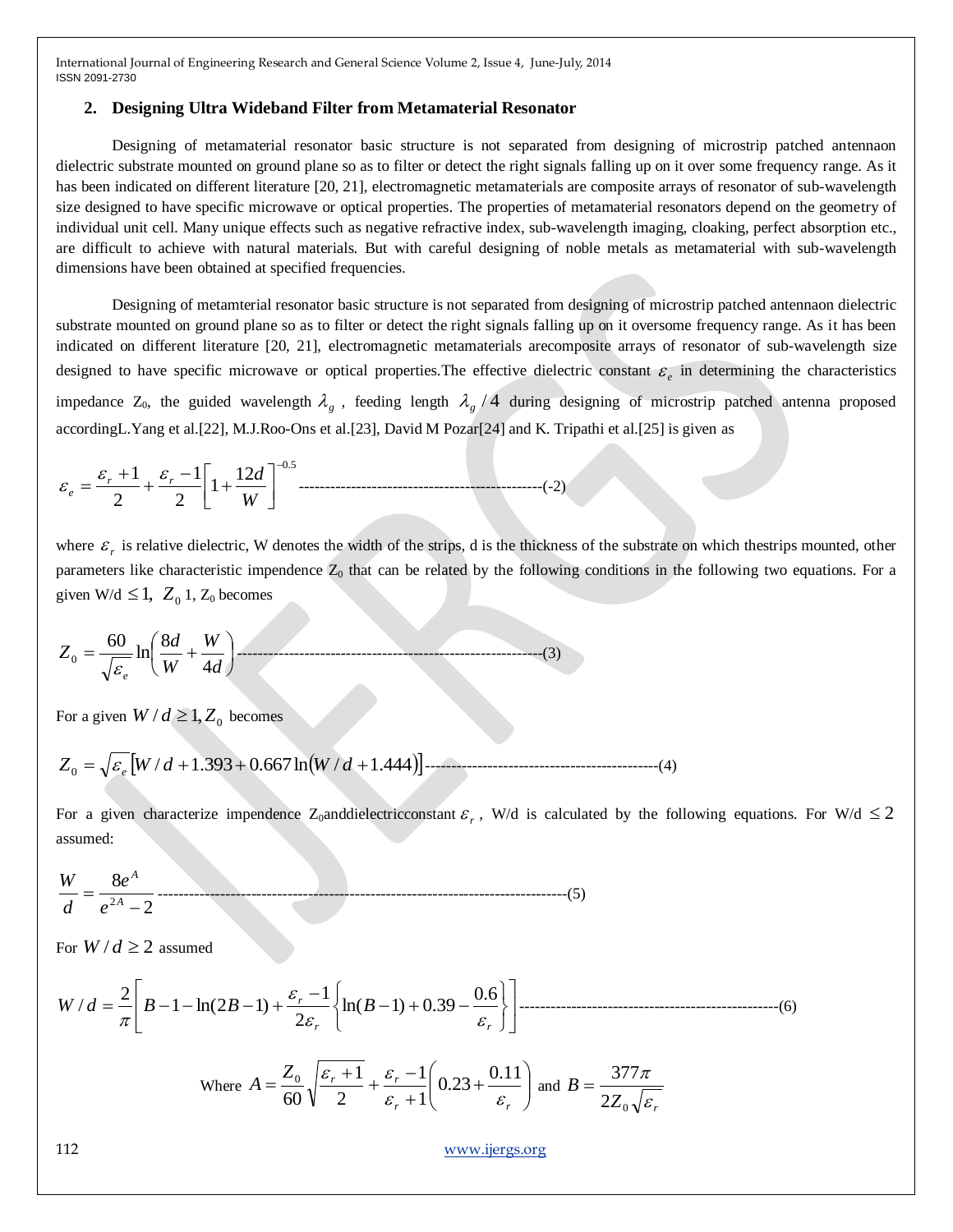#### **3. Drude-Lorentz Model of Harmonic Oscillator**

This model is a system of non-homogenous Maxwell differential waveequations helping to visualize the scatteringand dispersion of electron gases when they are exposed to incident electric field  $E$  and magnetic field  $H$ . The electromagnetic wave equations are summarized for the purpose for this paper as:

 $\left| \right|$  $\left| \right|$  $\overline{\phantom{a}}$  $\overline{ }$  $\vec{D} = \varepsilon_0 \vec{E} + \vec{P} = \varepsilon_0 \varepsilon_r \vec{E}$  $\overline{\phantom{a}}$  $\overline{\phantom{a}}$  $\overline{ }$  $\left| \right|$  $\overline{\phantom{a}}$  $B = \mu_0 H + M = \mu H$  $\mathbf{I}$  $\vec{P} = n\vec{p} = ne\vec{r}$  $\partial$  $\vec{\nabla}X\vec{H}=\frac{\partial}{\partial x}$  $\partial$  $\vec{\nabla}X\vec{E}=-\frac{\partial}{\partial x}$ *t*  $X\vec{H} = \frac{\partial D}{\partial \vec{H}}$ *t*  $X\vec{E}=-\frac{\partial B}{\partial A}$  $\vec{D} = \varepsilon_0 \vec{E} + \vec{P} = \varepsilon_0 \varepsilon_r \vec{E}$  $\rightarrow$   $\rightarrow$   $\rightarrow$   $\rightarrow$  $\overline{a}$  $\vec{B}$  $\mu_0 H + M = \mu$ -------------------------------------------(7)

 $\mathbf{I}$ 

J

where *D*  $\rightarrow$ and *B*  $\rightarrow$ corresponding to electric and magnetic flux densities are emerged in response to the correspondingelectric *E*  $\rightarrow$ and magnetic *H* u.<br>→ propagating either conducting or non-conducting media.  $\varepsilon_0$  is permittivity of free space,  $\varepsilon_r$  is the relative permittivity of the medium and  $\mu_0$  is permeability of free space. Where  $$  $\tilde{=}$ is polarization, n is the number of electric dipole moment  $\vec{p}$  per unit volume,  $\vec{r}$  is position vector of the electron,  $\vec{M}$  $\overline{a}$ is magnetization. Motion of electron whose effective mass  $m_{\text{eff}}$  and charge amount e either free or bounded medium in the externalelectromagnetic field is governed by classical Newton"s second law of motion explained byW. CaiV.Shaleaev[26],R. Fowles[27], W. Millonni& H. Eberly[28,29].

$$
m_{\text{eff}}\frac{\partial^2 r}{\partial t^2} + m_{\text{eff}}\Gamma_e \frac{\partial \vec{r}}{\partial t} = -e\vec{E} \text{ [1] (1) (1) (1) (2) (2) (3) (1) (0)}
$$

Where  $\Gamma_e$  is the electric damping or collision frequency in Drude-Lorentz model.

The applied electric field is varied harmonically with time according to the usual factor  $e^{-i\omega t}$  assuming that the motion of the electron has the same harmonic time dependence, combining eq(8) with the last sub-equation eq(7), the following of Drude-Lorentz are extracted as

$$
\frac{\partial^2 \vec{P}}{\partial t^2} + \Gamma_e \frac{\partial \vec{P}}{\partial t} = \varepsilon_0 \omega_p^2 \vec{E}
$$
 (9)

 ( ) ( ) 1 2 *e p eff i* ----------------------------------------------(10)

Where're  $\omega_p$  is named as plasma frequency at which density of the electron gas oscillates,  $\varepsilon_{\text{eff}}(\omega)$  is effective permittivityin frequency domain. Taking a conducting wires of radius r and separated by a (the dimension of unit cell isalso called lattice constant) is

.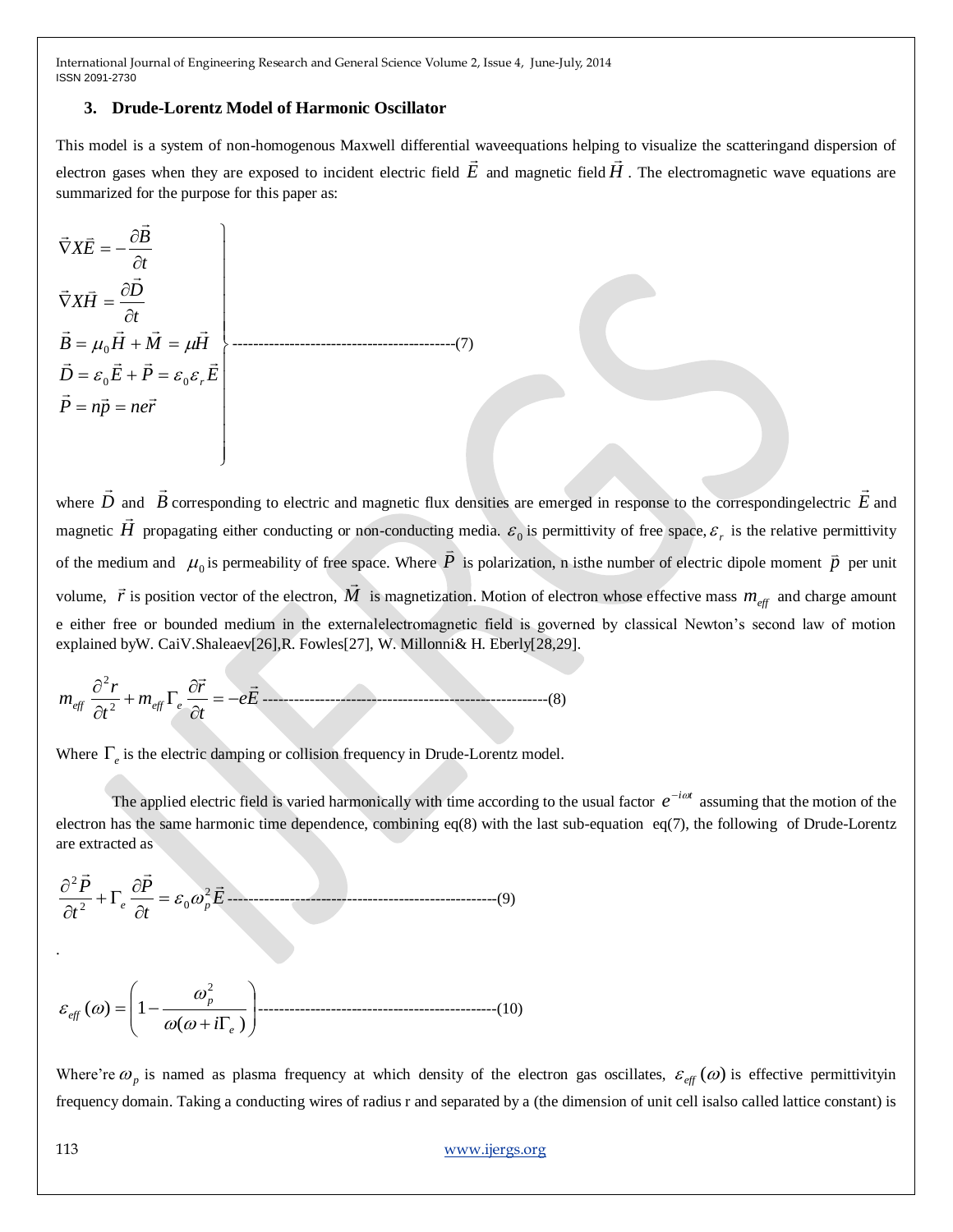immersed in external electric field to drift free charges with velocity  $v_d$ . Estimating the plasma frequency of medium wire would depend on the estimation of effectivemass and effective electrondensity in the metal. The electron density in the wire of radius r of arrays in the dielectric medium separated from each other by a distance is given by

2 2 *a r Neff N* ----------------------------------------------------------------------(11)

where N is the actual electron density in pure metal. The effective mass is resulted from the self-inductance is related to the the magnitude of magnetic vector potential  $\overrightarrow{A}$  and drift velocityv<sub>d</sub> is given by

*d eff v eA m* -----------------------------------------------------------------------------(12)

According to Ampere's law, the current flow gives rise to an azimuthal magnetic field  $\hat{H}$  $\overline{a}$ around the wire at radius Rgiven by

$$
H(r) = \frac{\pi r^2 eNv_d}{2\pi r}
$$
  
\n
$$
H(r) = \vec{\nabla} \times \frac{\vec{A}(r)}{\mu_0}
$$
 (13)

Where the magnitude of the vector potential choosing according to H.Hayat[30] and W.Shalaev [31] as

$$
A(r) = \frac{\mu_0 r^2 eNv_d}{2} \ln(a/r)
$$
 (14)

Combining  $eq(12)$  and  $eq(14)$ , we obtain the "effective mass" of the electrons in the medium as

$$
m_{\text{eff}} = \frac{\mu_0 r^2 eN}{2} \ln(a/r) \tag{15}
$$

Now with both  $N_{\text{eff}}$  and me  $m_{\text{eff}}$  availablility, the plasma frequency of the medium is presented as

$$
\omega_p^2 = \frac{N_{\text{eff}}e^2}{\varepsilon_0 m_{\text{eff}}}
$$
\n
$$
\omega_p^2 = \frac{2\pi c}{a^2 \ln(a/r)}
$$
\n(16)

Where c is the speed of light in free space given by  $_0$  $\boldsymbol{\sigma}_0$ 1  $\mu_{\scriptscriptstyle 0} \varepsilon$  $c = \frac{1}{r}$  and assumption of  $r \ll a$ 

The bound current circulating about a differential area *dS*  $\rightarrow$ establishing a dipole moment is defined as

*m I <sup>b</sup> dS* -----------------------------------------------------------(17)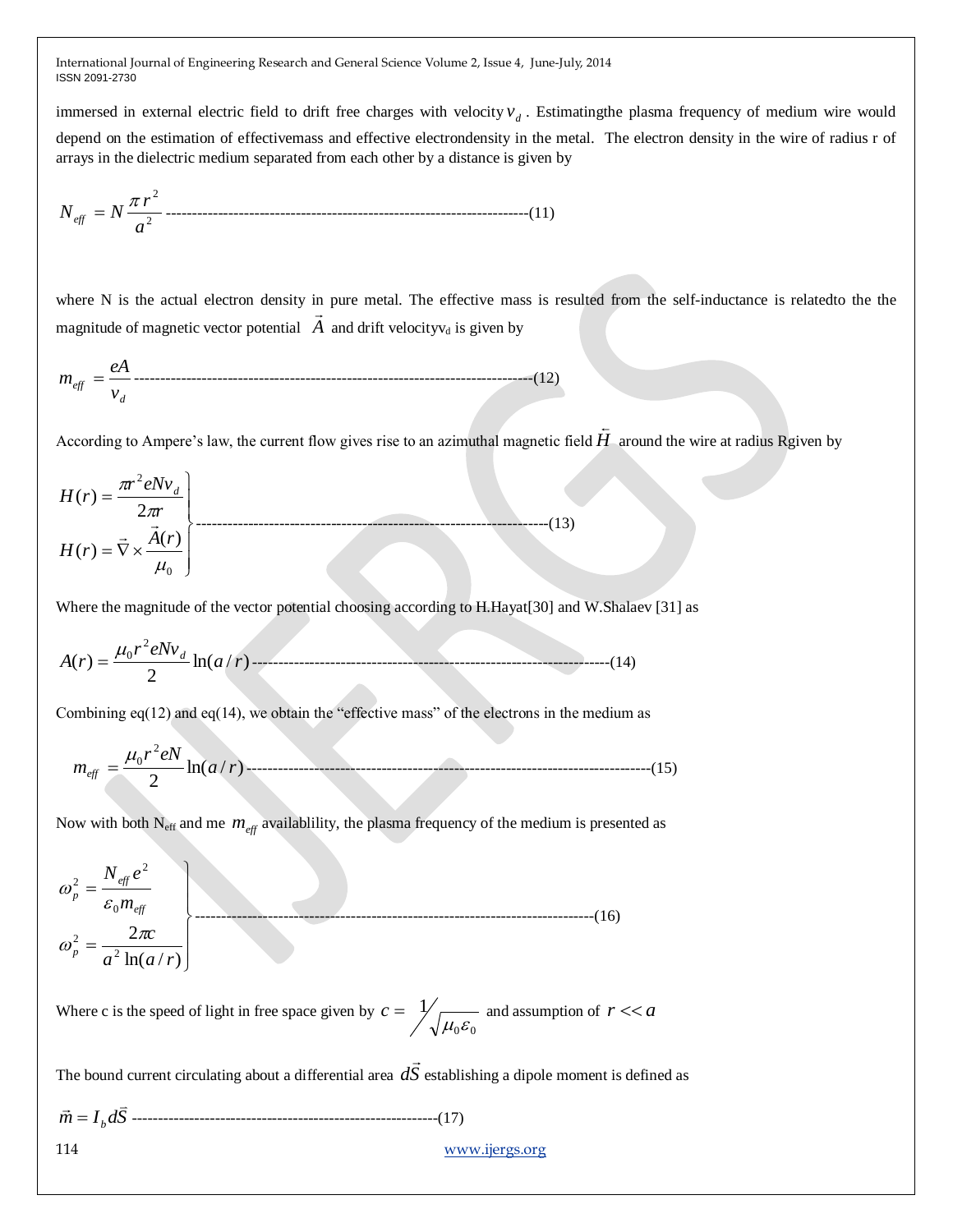Magnetization *M*  $\rightarrow$ as the magnetic dipole moment per unit volume established because of bound charges (orbitalelectrons, electron spin, and nuclear spin) is defined as,

 *n v i i v m v M* 0 1 1 lim ------------------------------------------------(18)

Now a metallic square split ring resonator (SRR) of length  $\ell$ , ring width w, thickness t and split gap g isimmersed in time varying harmonic external magnetic field  $H$  perpendicular to the plane of SRR as shown in figure1(a), and its simplified equivalent circuit with capacitance C, resistance R, inductance L is also shown on figure1(b). According to Faraday"s Law, there is induced electromotive force  $\zeta_m$  since there is harmonically changingmagnetic field perpendicular to the plane of rectangular ring. Latter it is adapted to figure 2 for simulation work.Applying Kirchhoff's circuit and Faraday's rules to figure 1, the following differential equation is obtained.



Figure 1: (a) a single square-Split Ring Resonator (SRR) as magnetic field *H*  $\rightarrow$ oscillated perpendicularSRR plane (b) The equivalent circuit of the single squared SRR

Where  $I_b$  is the bound current or Amperian current,  $\phi_b$  is the magnetic flux density passing through area element  $dS$  $\rightarrow$ , therefore  $\phi_b$  is mathematically written as

*B dS H dS s b* <sup>0</sup> ---------------------------------------------------(20)

The associated harmonic variation of magnetic bound current  $I_b$ , magnetization M, magnetic susceptibility  $\chi_m$ , filling factor F, magnetic plasma frequency  $\omega_m$ , magnetic damping frequency  $\Gamma_m$ , relative permeability  $\mu_r$ , volumeV occupied by an N number of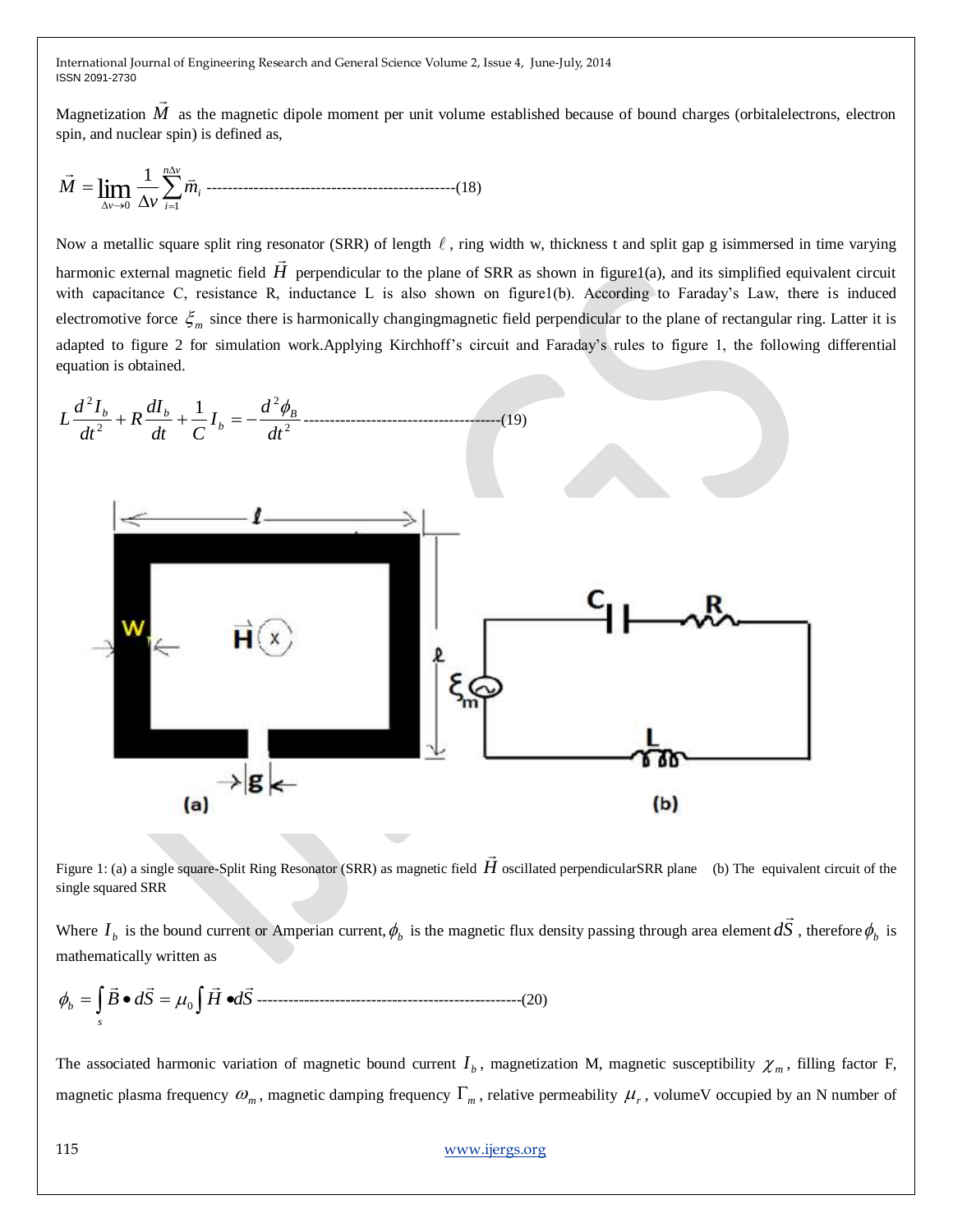unit cells, magnetic field intensity H and other parameters listed below are usedto drive frequency dependent effective magnetic permeability  $\mu_{\text{eff}}(\omega)$  of eq.(22) using equations from eq(17) to Eq.(20).

$$
I_b = I_0 e^{-i\omega t}
$$
  
\n
$$
M = M_0 e^{-i\omega t}
$$
  
\n
$$
H = H_0 e^{-i\omega t}
$$
  
\n
$$
M_0 = \chi_m H_0
$$
  
\n
$$
M_0 = \frac{N\ell^2}{V} I_0
$$
  
\n
$$
F = \frac{\ell^2 t}{V}
$$
  
\n
$$
\Gamma_m = \frac{R}{2L}
$$
  
\n
$$
\mu_r = 1 + \chi_m
$$
  
\n
$$
\mu_{eff} = \mu_0 \mu_r
$$
\n(21)  
\n
$$
\mu_{eff} = 1 - \frac{F\omega^2}{2L}
$$
  
\n(22)

the filling factor F ( $0 < F \le 1$ ) measuring the portion of the volume occupied by the split rings. The larger F, thestronger the magnetic resonance of the system[32, 33].

# **4. Developing UWB Bandpass Filter**

An 8X8 mm<sup>2</sup> PEC plate of thickness 1 mm is prepared. The plate is etched in the form of two squares 6X6 mm<sup>2</sup> and 4.88X4.88 mm<sup>2</sup> complimentary split ring resonator (CSRR) so that negative permeability ( $\mu$  < 0) is obtained in the medium. The depth and the width of the etched surfaces are 0.28 mm, A 2.5 mm thick Arlon AR 450 ( $\varepsilon_r$ =4.5) substrate is loaded on the non-etched surface as shown in figure 2. A 2 mm width of microstrip line is mounted upon the substrate to obtain a negative permittivity ( $\varepsilon_r$  < 0) in the medium. The composite structure of DGS-CSRR and the microstrip line from a new class of metamaterial forms a resonator. This metamaterial could simultaneously have negative permittivity and permeability near the resonance frequency when the sum of the impedance zero condition in the circuit is satisfied. From the equivalent circuit model of figure 2, etching split-ring defective pattern in the ground plane will add a parallel resonant circuit to the equivalent circuit, but L2 has little contribution overall effect of system[34, 35], the sum of the impedance zero is written us.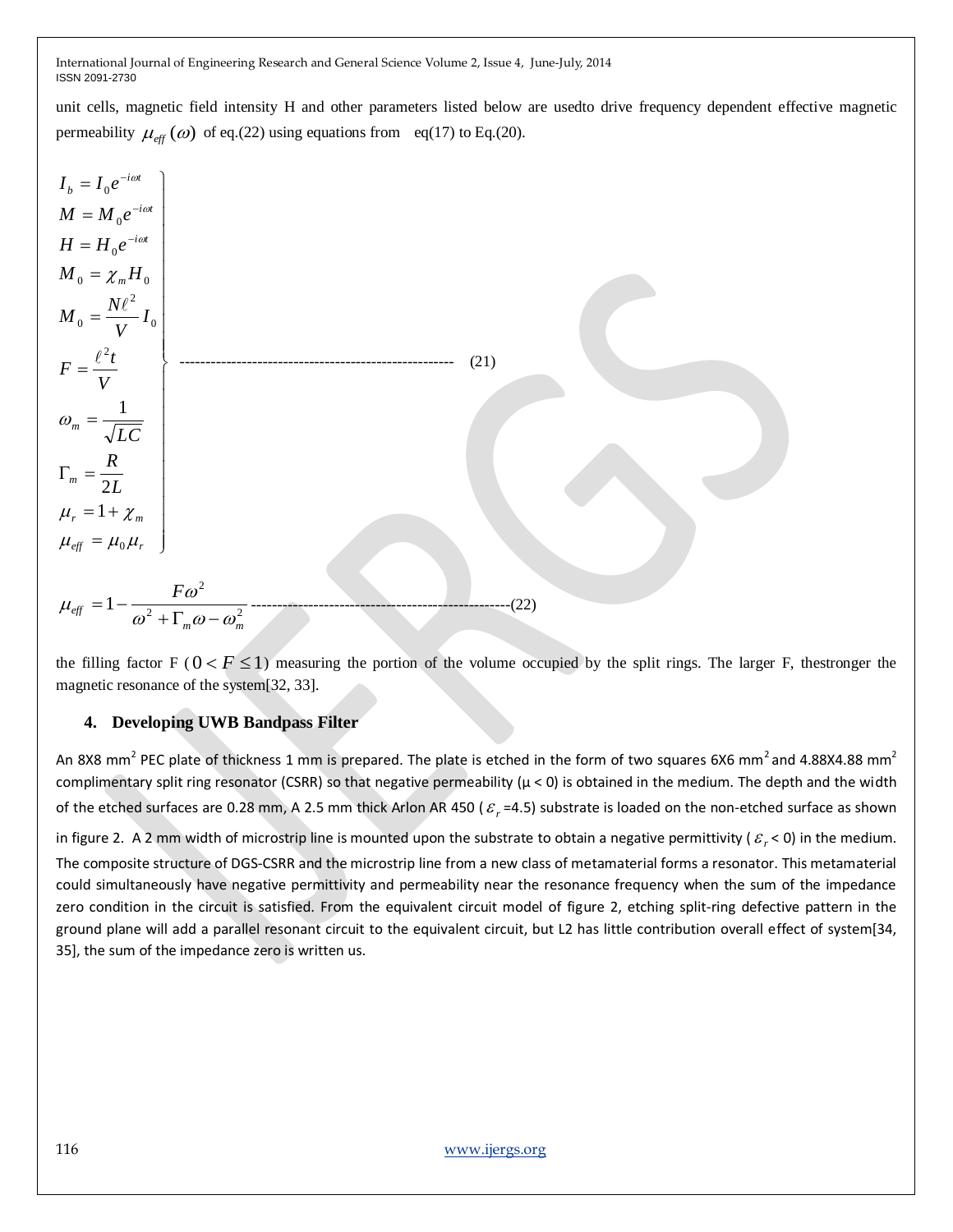

# **5. Theoretical Analysis of UWB Resonator**

When an electromagnetic wave is launched in the coplanar waveguide (CPW) guide, propagating along y direction,the magnetic field directing along z axis interact with the DGS-CSRR placed on the back of the CPW. Thisarrangement produces induced electromotive force inside the ground plane. Since the ground plane is defected, theflow of induced current is disturbed inside the plane. The disturbance can change the characteristic of transmissionline such as equivalent capacitance and inductance to obtain the slow wave effect and band-stop property. If thecapacitance C contributed from the strip of wire is ignored or suppressed, the resonance frequency

 $f<sub>r</sub>$  in eq(26) canbe rewritten as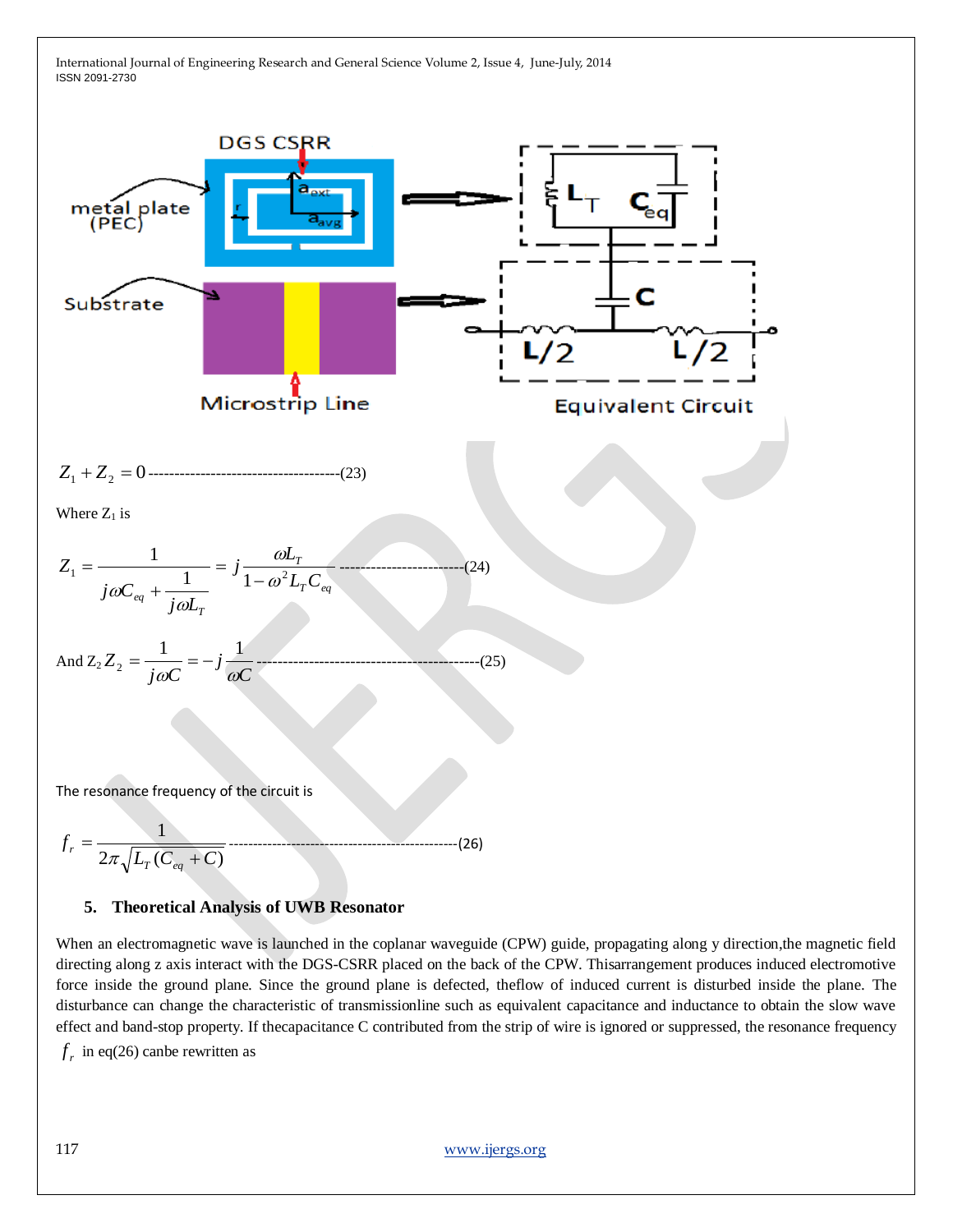*T eq r L C f* 1 2 1 -----------------------------------------------------(27)

Where  $L<sub>T</sub>$  the total inductance of CSRR is structure and  $C<sub>eq</sub>$  is the total equivalent capacitance of the structure. This total equivalence capacitance, *Ceq* can be evaluated as

$$
C_{eq} = \frac{(C_1 + C_{g_1})(C_2 + C_{g_2})}{(C_1 + C_{g_1}) + (C_2 + C_{g_2})}
$$
.........(28)

Where  $C_1$  and  $C_2$  are the capacitance of the upper and lower half portion between the CSRR about an imaginaryline passing through the centers of the split gaps  $g_1$  and  $g_2$ . The split gaps are incorporated in the model as gapcapacitances  $C_{g_1}$  and  $C_{g_2}$ . From figure 2, all gaps are identical ( $C_{g_1} = C_{g_2} = C_g$ ) where  $g_1$  is the gap of thesmaller split ring, where  $g_2$  is the gap of the t larger split ring. These gaps also affect the total inductance  $L_T$  ofthestructure of the model in figure 2. Since the split gaps have identical dimensions  $g_1 = g_2 = g$ , hence the gapcapacitance is denoted as  $C_{g_1} = C_{g_2} = C_g$  and the series capacitance is denoted as  $C_1 = C_2 = C_0$  and thereforeeq(28) is modified as

$$
C_{eq} = \frac{C_0 + C_g}{2} \dots (29)
$$

Considering a metal thickness, t of the strip conductors, the gap capacitance  $C_{g_1}$  and  $C_{g_2}$  represented as

*g wt <sup>C</sup><sup>g</sup> <sup>C</sup><sup>g</sup> <sup>C</sup><sup>g</sup>* 0 1 2 ----------------------------------------------(30)

Where w is the width of the ring, t is the depth of the etched surface forming rings;  $\varepsilon_0 = 8.85 \times 10^{-12} F/M$ 0  $\varepsilon_0 = 8.85 \times 10^{-12} F/M$ . The distributed capacitance C<sub>1</sub> and C<sub>2</sub> are also a function of the split dimensions  $g_1 = g_2 = g$  average ring dimension  $a_{avg}$  is given by

*C C aavg g Cpul* (4 ) <sup>1</sup> <sup>2</sup> ------------------------------(31)

Where

$$
a_{avg} = a_{ext} - w - \frac{r}{2} \tag{32}
$$

r is the gap between the two rings,  $a_{ext}$  is the distance from the center to the outer ring,  $C_{pul}$  is defined asthecapacitance per unit length and calculated as

0 *cZ C r pul* ------------------------------------------------(33)

Therefore, the equivalent capacitance by substituting the value of  $C_0$  and  $C_g$  in eq(29), we obtain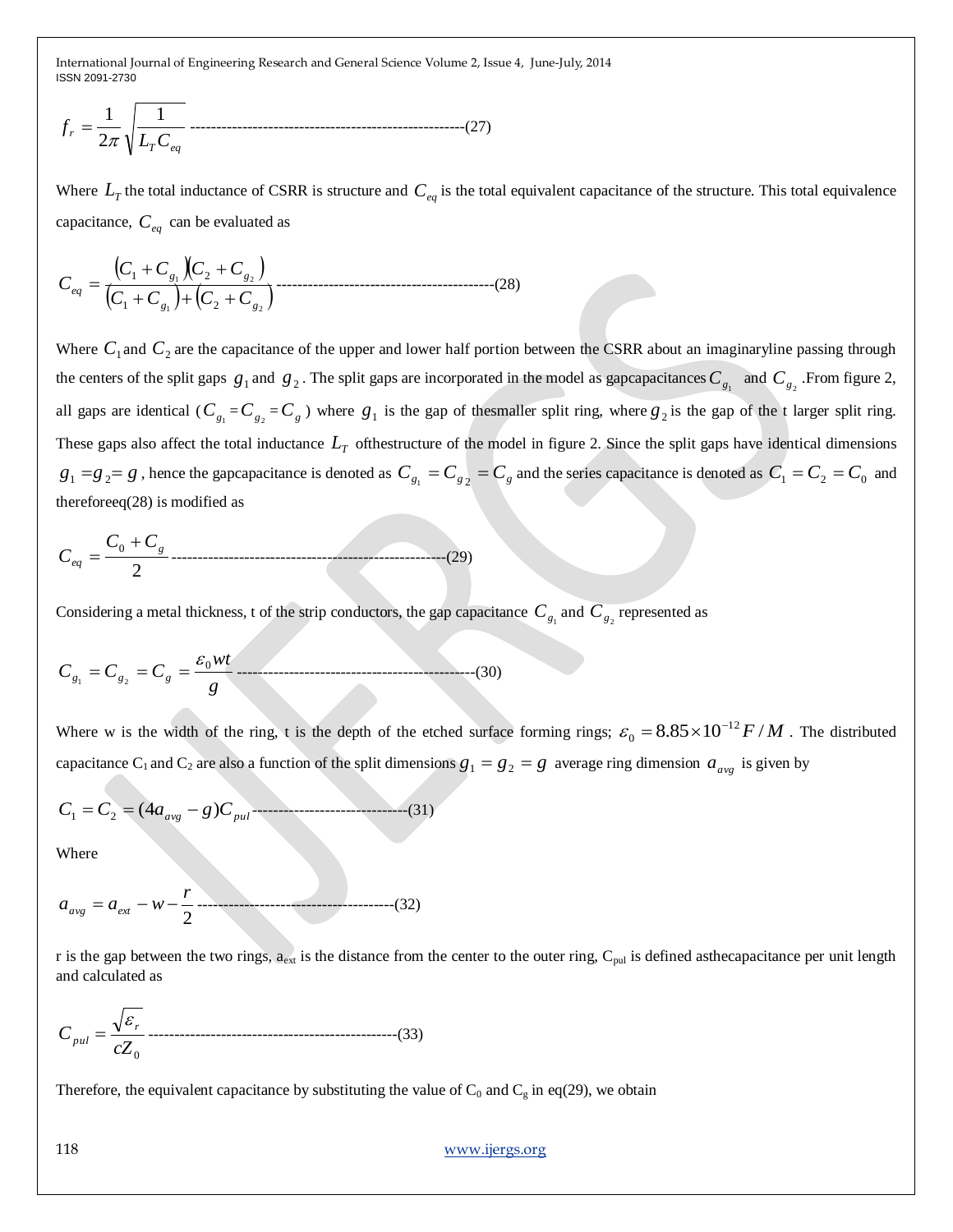$$
C_{eq} = \left(2a_{avg} - \frac{g}{2}\right)C_{pul} + \frac{\varepsilon_0 wd}{2g_1} \dots (34)
$$

Hence, the resonance frequency of the squared split ring resonator is derived as

 1 0 2 2 2 2 1 2 1 *g wt <sup>C</sup> g L a L C f T avg pul T eq r* ----------------------------(35)

A simplified formulation for the evaluation for the total equivalent inductance  $L_T$  for a wire of rectangular cross- section having finite length  $\ell$  and thickness t is proposed as.

$$
L_T = 0.0002 \ell \left( 2.303 \log_{10} \frac{4\ell}{t} - \gamma \right) \mu H \dots (36)
$$

Where the constant  $\gamma$  =2.853 for a wire loop of square geometry. The length  $\ell$  and thickness t are in mm. The evaluation of the wire length  $\ell$  is straight forward and is given as  $\ell = 8a_{ext} - g$  for square geometry[37]. The parameters and the numerical calculation of the DGS-CSRR unit cell based on the figure 2 and 3 are displayed ontable 1.

Table 1: This table displays both settled and extracted value of the parameters which are used on the next subsequent simulations

| Name of the Parameers                     | notation        | settled value  | extracted value        |
|-------------------------------------------|-----------------|----------------|------------------------|
| the length of the outer string(mm)        | $a_1$           | 6              |                        |
| the length of the inner ring(mm)          | a2              | 4.88           |                        |
| width of the rings(mm)                    | w               | 0.28           |                        |
| thickness or the depth of the ring(mm)    | t               | 0.28           |                        |
| gap between rings(mm)                     | r               | 0.28           |                        |
| gap between ring's split(mm)              | g               | 0.28           |                        |
| thickness of the PEC plate(mm)            | $M_t$           |                |                        |
| thickness of the dielectric substrate(mm) | d               | 2.5            |                        |
| thickness of the Metallic strip(mm)       | t               | 0.28           |                        |
| width of the metallic stripe(mm)          | W               | $\overline{2}$ |                        |
| average ring dimension(mm)                | $a_{avg}$       |                | 2.58                   |
| effective permittivity                    | $\varepsilon_e$ |                | $\overline{3.2}$       |
| characteristic impedance $(\Omega)$       | $\mathrm Z_0$   |                | 77.8                   |
| capacitance per unit length (F/m)         | $C_{pul}$       |                | $9.08 \times 10^{-11}$ |
| equivalent capacitance(pF)                | $C_{eq}$        |                | 46.1                   |
| equivalent inductance (nH)                | $_{L_T}$        |                | 0.56                   |
| resonance frequency (GHz)                 | $f_r$           |                | 9.9                    |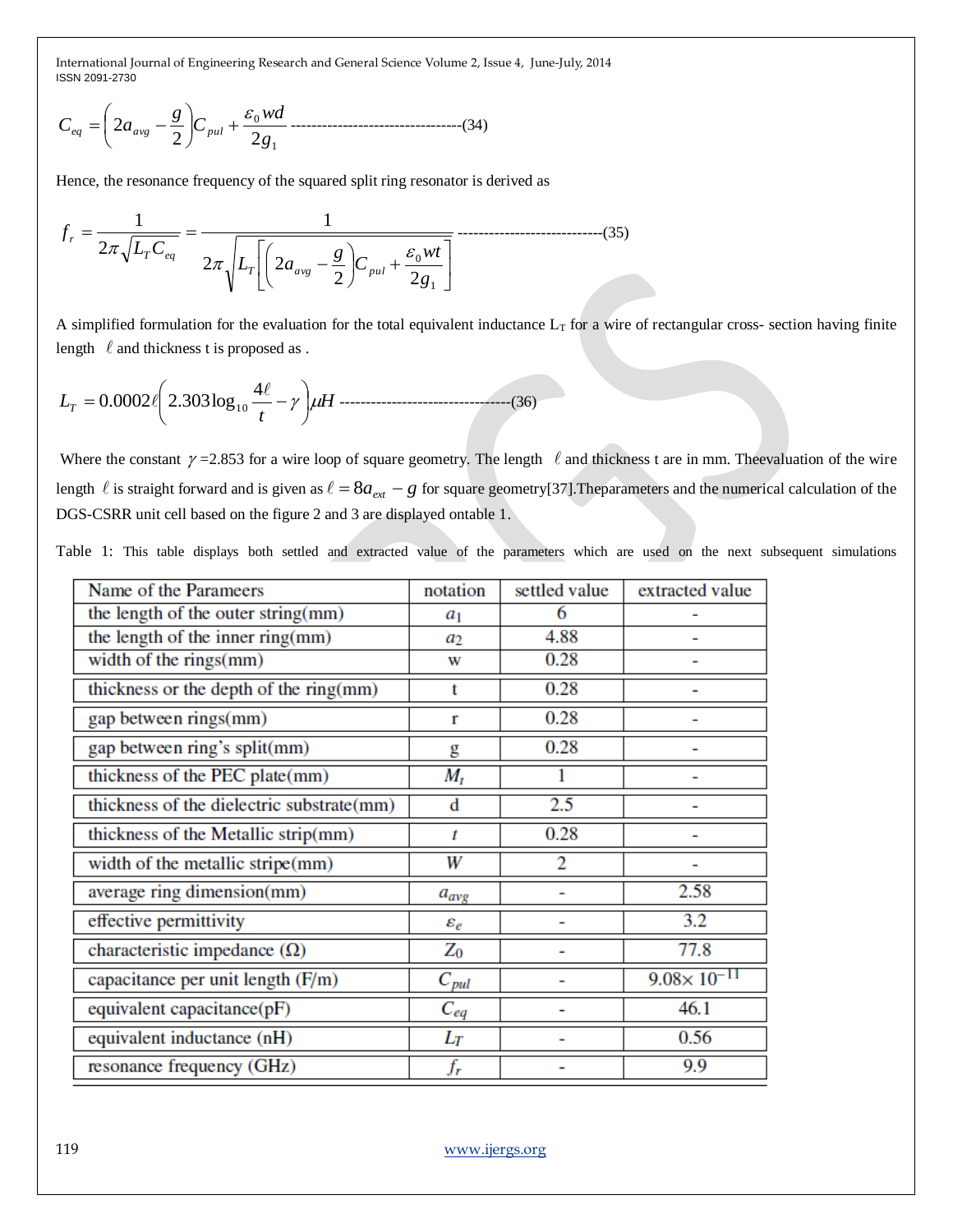Compact UWB bandpass filters with low insertion loss, compact size, high selectivity, wider bandwidth and good stop band rejection are required for the next generation mobile and satellite communication systems. This paper reports on the development of UWB bandpass filters operating in the frequency range of 3.1 GHz and 10.6 GHz by designing a defected ground structure complimentary split ring resonator (DGS-CSRR) on PEC ground plane to obtain stop band characteristic as in figure 2 and 3. The parameter used in the simulation task are listed down in table 1. The limiting size of the two waveguide ports are also adjusted as in figure 3 for a bettor performance. The single DGS-CSRR with metallic strip on the Arlon 450 substrate are activated by the two ports in the UWB frequency range as shown in the figure 4. To verify the filtering property of the DGS-CSRR from the result of figure 5, the cut off frequencies region of the transmission curve (S21) at -10 dB are lied between 7.62 and 10.01 GHz. Therefore the transmission bandwidth lieswithin the frequency region is 2.48 GHz about central frequency 9.04 GHz with transmission curve less than -1 dB . Again there are two weak signals of -41.75 dB at 8.69 GHz and -50.52 at 9.53 GHz embedded in the transmission bandwidth are rejected back by UWB bandpass filter not to affect the performance. The central frequency of the bandwidth that we obtain from simulation and the resonance frequency we calculate numerically in table 1 are deviated from each other by 0.5%. The transmission UWB bandpass filter having fractional bandwidth of the transmission is about 27.46 % as shown in figure 5.



Figure 4: Adesigningand modelling of single DGS-CSRS with metallic strip during CST microwave simulation within UWB frequency range. From boundary condition set up, the electric field is directed along the vertical, while the magnetic field is directed perpendicular to the page.



Figure 5: Frequency response of a single DGS-CSRR with metallic strip mounting up on the arlon  $450$  ( $\varepsilon_r = 4.5$ ) substrate.

## **6. Extraction of Negative Permittivity from DGS-CSRR**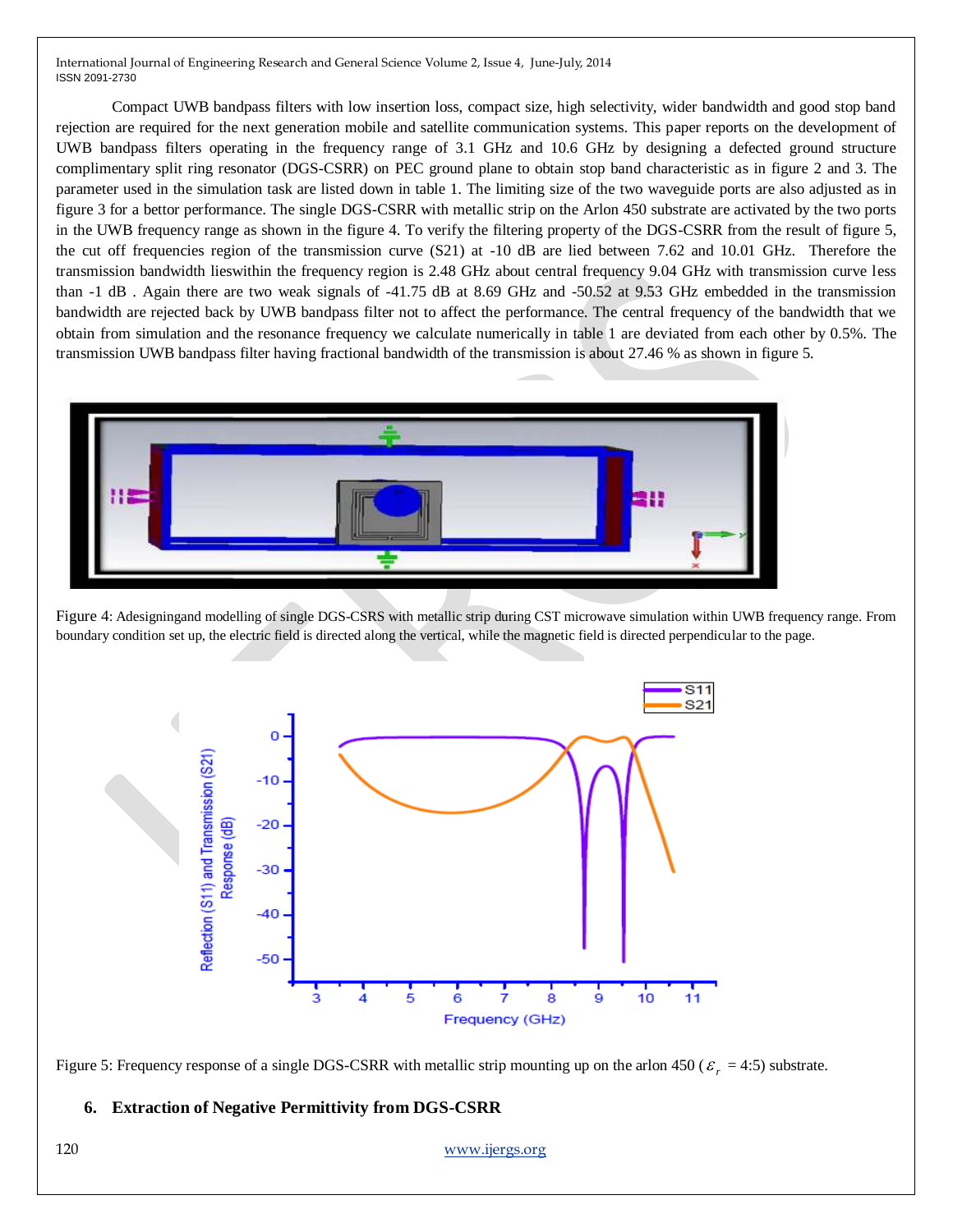From section 3, the discussion on derivation of the frequency dependent permittivity of metamterial consisting of arrays of wires is given by the following equation

 *e p eff i* () 1 ------------------------------------------------------(37)

where  $\omega_p$  is the characteristic 'plasma' frequency,  $\Gamma_e$  is the collusion frequency in the Drude-Lorentz model. The plasma frequency of the wire depends up on the number of electrons per unit volume is called effective electron density  $N_{\text{eff}}$  and the effective 'mass'  $m_{\text{eff}}$  of the electron due to the self-inductance. The empirical formula for solving the plasma frequency is given as

$$
\omega_p^2 = \frac{N_{\text{eff}} e^2}{\varepsilon_0 m_{\text{eff}}}
$$
\n
$$
\omega_p^2 = \frac{2\pi c^2}{a^2 \ln(a/r)}
$$
\n(38)

A modified expression for the reduced plasma frequency may then be written as  $[36, 38]$ :

$$
\omega_p^2 = \frac{2\pi c}{a \ln(a^2/4r(a-r))N_{\text{eff}}} = \frac{2\pi c}{a^2 \ln(a^2/4r(a-r))\varepsilon_r}
$$
 (39)

where a is the the dimension of DGS-CSRR unit cell, r is the radius of the wire. Here we approximate half of the width W of the metallic strip as the radius for extracting plasma frequency. From the modified equation of  $(37)$ , the electric plasma frequency  $f<sub>p</sub>$  of the metallic strip is computed as 9.08 GHz. The electric damping frequency  $\Gamma_e$  as we can extract from Drude-Lorentz model discussing before

$$
\Gamma_e = \frac{\varepsilon_r \varepsilon_0 a^2 \omega_p^2}{\pi r^2 \sigma} \tag{40}
$$

As silver is used in the metallic strip, the conductivity  $\sigma$  is given by 6.3x10<sup>7</sup> S/m. Hence the electric damping frequency  $\Gamma_e$  using the linear plasma frequency  $f_p$  is obtained from eq(38) as

$$
\Gamma_e = 2 \frac{\varepsilon_r \varepsilon_0 a^2 f_p^2}{r^2 \sigma} \dots \tag{41}
$$

Therefore, the electric damping frequency is computed as 104.2 MHz. From figure 6, we note that negative permittivity ( $\varepsilon_{eff}$  < 0) occurs lower than the resonance frequency. Above the plasma frequency, the effective permittivity is positive and the medium acts as a transparent dielectric. This onset of propagation has been identified with an effective plasma frequency dependent on the wire radius and spacing, with the effective dielectric function following the form of eq(37). A reduction in  $\omega_p$  can be achieved by restricting the current density to the thin wires, which also increases the self-inductance per unit length L[39]. When the conductivity of the wires is large, the plasma frequency has been shown to have the general form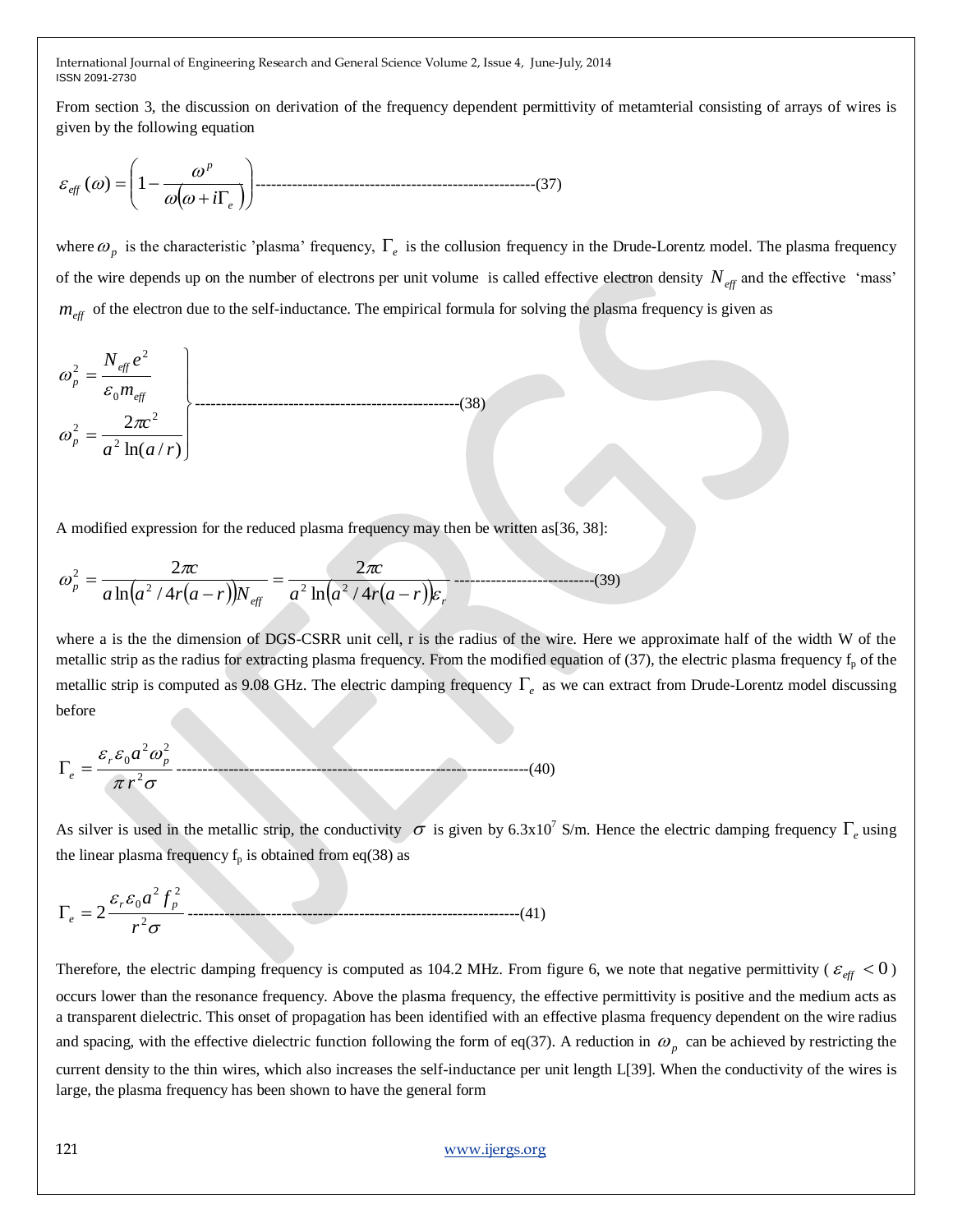*a L p* 2 0 <sup>2</sup> 1 ------------------------------------------------------------(41)

Combining the DGS-CSRR medium having a frequency band gap due to a negative permeability with a thin wire medium produces a resultant left-handed material in the region where both  $\varepsilon_{\text{eff}}$  and  $\mu_{\text{eff}}$  have negative values. Figure 6 demonstrates that the the metallic strip, which gives negative permittivity below plasma frequency and exhibits high pass characteristics, in combination with DGS-CSRR, which gives negative permeability and exhibits resonant characteristics can be used together to design plasmonicmetamaterial[40].



Figure 6: The frequency response of both the real and imaginary of the effective permittivity within UWB frequency range of DGS-CSRS with metallic strip loaded up on arlon 450 substrate.

## **7. Extraction of Negative Permeability from DGS-CSRR**

By combining the split ring resonators into a periodic medium such that there is strong (magnetic) couplingbetween the resonators, unique properties emerge from the composite. In particular, because these resonatorsrespond to the incident magnetic field, the medium can be viewed as having an effective permeability,  $\mu_{\text{eff}}$ . Fromsection 3, bycombining Kirchhoff's circuit rule and Faraday's law for harmonic time varying magnetic fieldperpendicular to the plane of split ring resonator SRR indicated in figure 1, the frequency dependent of magnetic permeability  $\mu_{\text{eff}}$  of meta-material is derived as

2 2 2 1 *m m eff F* --------------------------------------------------(42)

where  $F(0 \le F 1)$  is the filling factor of the fractional factor of of the the volume of DGS-CSRR in the unit cell.

It is advisable to keep F small to avoid strong magnetic interaction or coupling among adjacent unit cells. If we

ignore the material loss,  $\Box$ m can be set to zero, and Eq.(41) can be rewritten as: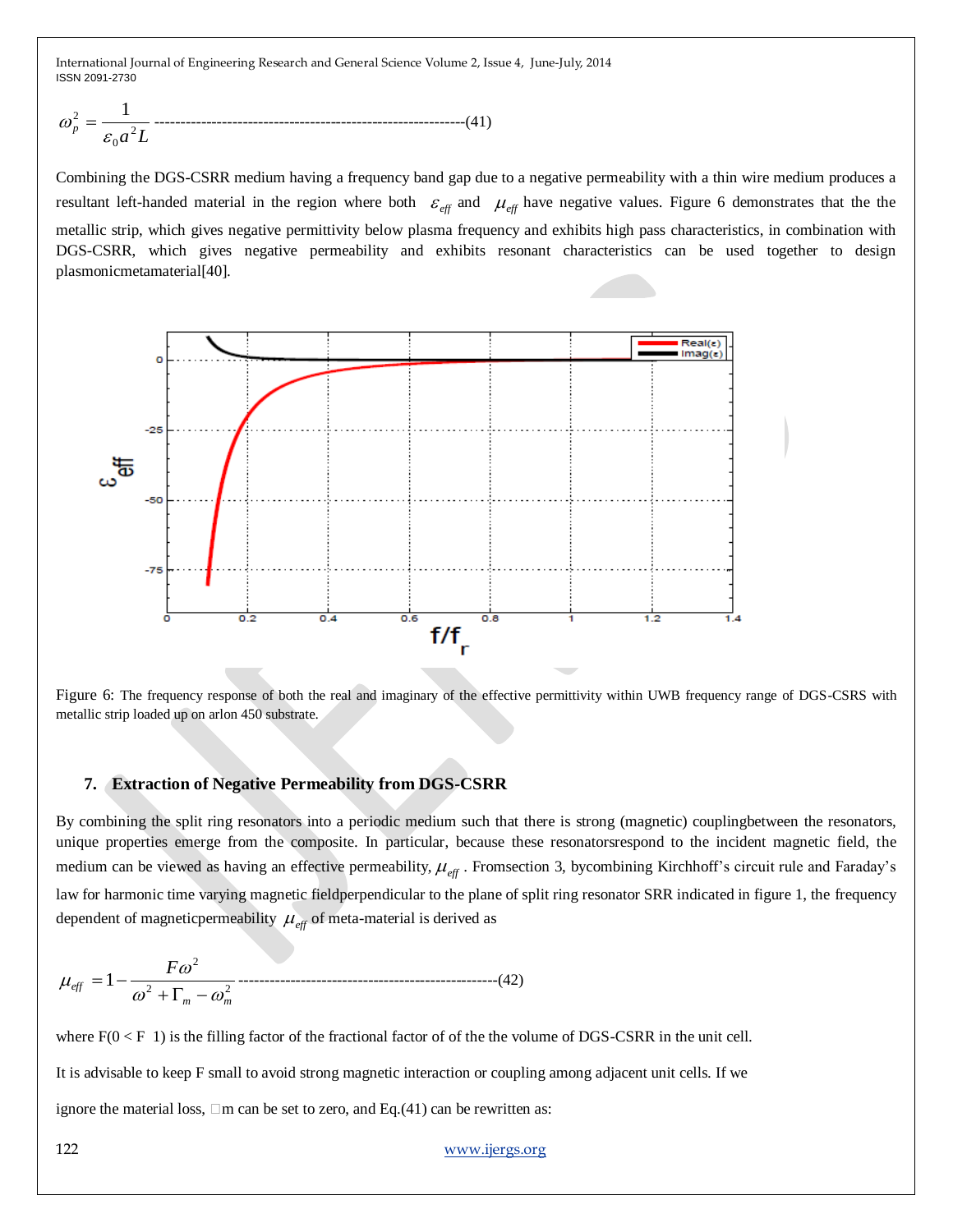2 2 2 1 *m eff F* -----------------------------------------------------(43)

The filling factor F can be approximated as

$$
F = \frac{Ah}{V_{cell}}
$$
.................  
.................  
.................  
.................  
.........(44)

Where A is the area occupied by the DGS-CSRR, h is the thickness of the ring,  $V_{cell}$  is the volume of the unit cell.So the filling factor F of DGS-CSRR is approximated as 0.2. When the plate of DGS-CSRR are made of good conductors (i.e., σ is small), the imaginary part of effective permeability given in figure 7 )is almost zero or ignored.Behavior of its real part versus linear frequency is plotted in figure 7. There are two critical frequencies seen at this graph.  $f_r$ , the frequency where the effective permeability diverges, is called the resonant frequency. The frequencywhere the effective permeability crosses the  $\mu_{eff} = 0$  axis is called the magnetic plasma frequency  $f_{mn}$  of the DGS-CSRRs.As it is clearly seen from this figure, the effective permeability  $\mu_{eff}$  exhibits an asymptotic behavior in itsfrequency response by taking extreme values around the resonant frequency. It is highly positive near the lowerfrequency side of  $f_r$ , whereas, most interestingly and strikingly, it is highly negative near the higher-frequency side of  $f_r$ . Throughout a narrow frequency band which extends from  $f_r$  to  $f_{mn}$ , the effective permeability possesses negative values It becomes less negative as the frequency increases towards  $f_{mn}$  and outside this negative  $\mu$  region, the effective permeability (relative to that of vacuum) becomes positive and quickly converges to unity.



Figure 7: The frequency response of both the real and imaginary of the effective permeability within UWB frequency range of DGS-CSRS with metallic strip loaded up on Arlon 450 substrate.

#### **8. Negative Refractive Index Materials NRM**

One of the main objectives at the very beginning of metamaterial research was to construct and verify negative refractive index materials (NRM). Though there has not yet been reported for occurrence of NRM naturally, there is no theoretical obstacle which would prevent the existence of such material. In the paper published in 1968[41], Veselago predicted that electromagnetic plane waves in a medium having simultaneously negative permittivity and permeability would propagate in a direction opposite to that of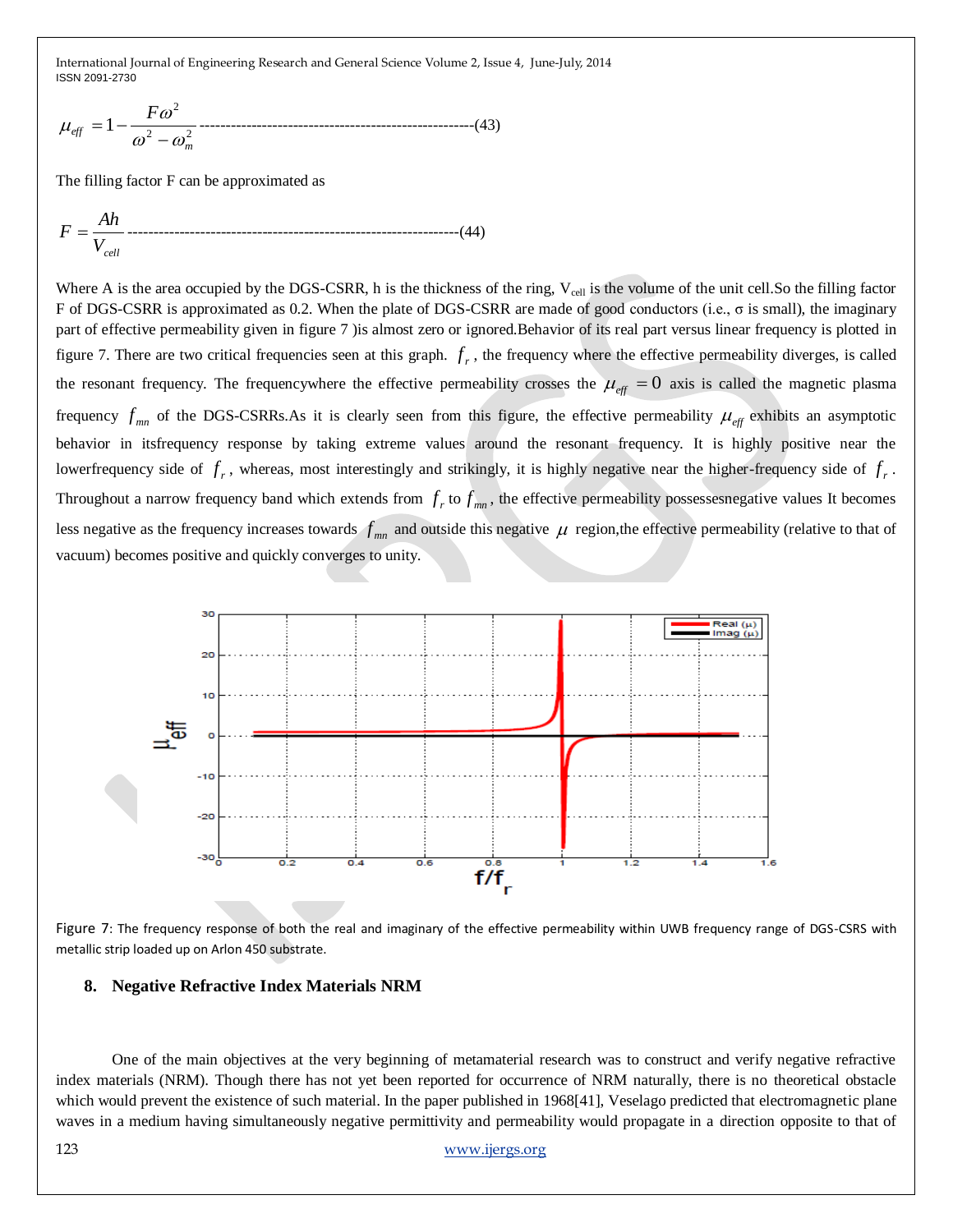the flow of energy. This result follows not from the wave equation, which remains unchanged in the absence of sources, but rather from the individual Maxwellcurl equations. The curl equation for the electric field provides an unambiguous "right-hand" (RH) rule between the directions of the electric field *E*  $\rightarrow$ , the magnetic induction *B*  $\rightarrow$ : field  $E$ , the magnetic induction  $B$ , and the direction of the propagation vector k. The direction of energy flow, however, given by  $\vec{E} \times \vec{B}$ , forms a right-handed system only when the permeability is greater than zero. Where the permeability is negative, the direction of propagation is reversed with respect to the direction of energy flow, the vectors E, H, and k forming a left-handed system; thus, Veselago referred to such materials as "left handed" (LH).

Veselago went on to argue, using steady-state solutions to Maxwell"s equations, that a LH medium has a negative refractive index (n). While there are many examples of systems that can exhibit reversal of phase and group velocities with associated unusual wave propagation phenomena, negative group velocity bands in photonic crystals being an example, we show that the designation of negative refractive index is unique to LH systems. An isotropic negative index condition has the important property that it exactly reverses the propagation paths of rays within it; thus, LH materials have the potential to form highly efficient low reflectance surfaces by exactly canceling the scattering properties of other materials.

The absence of naturally occurring materials with negative u made further discussion of LH media academic until recently, when a composite medium was demonstrated in which, over a finite frequency band, both the effective permittivity  $\varepsilon_{eff}(\omega)$  and the

effective permeability  $\mu_{\text{eff}}(\omega)$  are shown to be simultaneously less than zero right to the resonance frequency as shown in figure 8.

The composite of DGS-CSRR with metallic strip upon the dielectric exhibits not only extra ordinary property that is not existence naturally, but also is made of small size and spacing much smaller than the wavelengths in the frequency range of interest. Thus, the composite medium can be considered homogeneous at the wavelengths under consideration. With this practical demonstration, it is now relevant to discuss discuss in more detail the phenomena associated with wave propagation in LH materials, as both novel devices and interesting physics may result.



Figure 8: The frequency response negative refractive index within UWB frequency range of DGS-CSRS with metallic strip loaded up on Arlon 450 substrate.

## **ACKNOWLEDGMENT**

I would like to appreciate ProfessorGuoping Zhang and Dr. Yunhu Wu for professional assistance and consultation from Central China Normal University (CCNU) atCollege of Physical Science and Technologyin Lab of Optoelectronics and Information Engineering.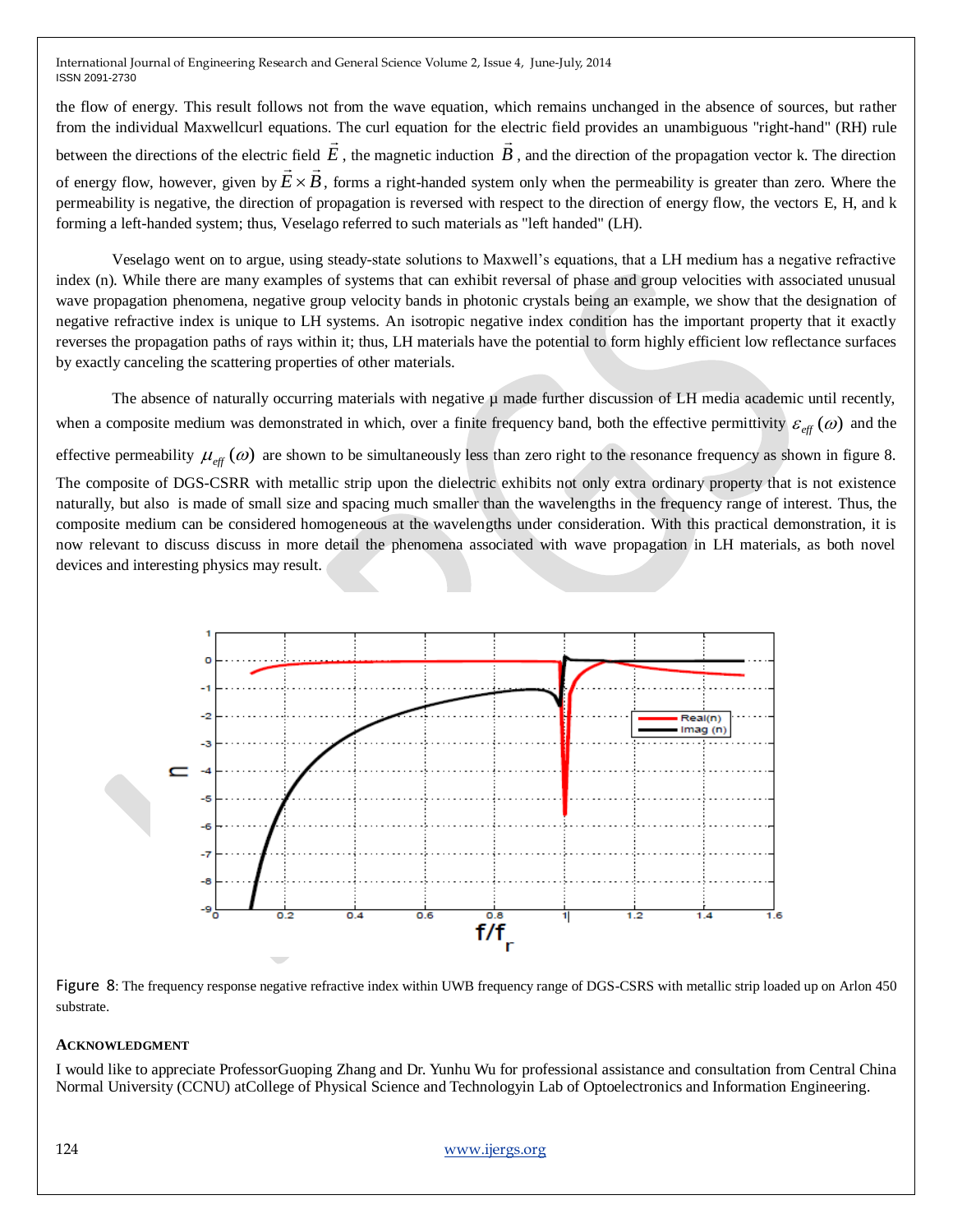#### **Conclusions**

Ultra-wideband (UWB) communication techniques have attracted a great interest in both academia and industry in the past few years for applications in short-range wireless mobile systems. This is due to the potential advantages of UWB transmissions such as low power, high rate, immunity to multipath propagation, less complex transceiver hardware, and low interference. However, tremendous R&D efforts are required to face various technical challenges in developing UWB wireless systems, including UWB channel characterization, transceiver design, and coexistence and interworking with other narrow-band wireless systems, design of the link and network layers to benefit from UWB transmission characteristics.

Metamaterials and especially left-handed metamaterials present a new paradigm in modern science, which allows design of novel microwave components with advantageous characteristics and small dimensions. Ultra-wide band(UWB) technology owing to its attractive characteristics, such as low complexity, low cost, and extremely high data rates, has been widely used in communication systems. As one of main issues of UWB systems, UWB bandpass filter or antenna has received increased attention because of its wide impedance bandwidth, simple structure, and omnidirectional radiation pattern. UWB communication systems use the frequency band 3.1-10.6 GHz, which was approved by the Federal Communications (FCC). From the simulation result, the transmission UWB bandpass filter having transmission and fractional bandwidth of the transmission is about 2.48 GHz and 27.46% respectively satisfying the minimum requirement of FCC proposal. All these results are achieved through the widely used methods for generating band-notch function by etching the ground plane to be defected ground structure with complimentary split ring resonator (DGS-CSRR). This DGS-CSRR forming metamaterial could simultaneously have negative permittivity and permeability near the resonance frequency when the sum of the impedance zero condition in the circuit satisfied.

## **REFERENCES:**

- [1] V. G. Veselago, "The electrodynamics of substances with simultaneously negative values of  $\varepsilon$  and  $\mu$ ", Sov. Phys. Usp.10, 509-514 (1968)
- [2] R. A. Shelby, D. R. Smith, and S. Schultz, "Experimental verification of a negative index of refraction," Nature 292, 77-79 (1997)
- [3] J. B. Pendry, "Negative refraction makes a perfect lens," Phys. Rev. Lett. 85, 3966-3999 (2000)
- [4] J. B. Pendry, A. J. Holden, W. J. Stewart, and I. Youngs,"Extremely low frequency plasmons in metallicmesostructures," Phys. Rev. Lett. 76, 4773-4776 (1996) metallicmesostructures," Phys. Rev. Lett. 76, 4773-4776 (1996)
- [5] J. B. Pendry, A. J. Holden, D. J. Robbins, and W. J. Stewart, "Magnetism from conductors and enhanced nonlinear phenomena," IEEE Trans. Microwave Theory Tech. 47, 2075-2084 (1999)
- [6] S. Linden, C. Enkrich, M. Wegener, J. Zhou, T. Koschny, and C. M. Soukoulis, "Magnetic response of metamaterials at 100 terahertz,"Science 306, 1351-1353 (2004).
- [7] G. Dolling, C. Enkrich, M. Wegener, J. F. Zhou, C. M. Soukoulis, and S. Linden, "Cut-wire pairs and plate pairs as magnetic atoms for optical metamaterials," Opt. Lett.30, 3198-3200 (2005).
- [8] Q. Li, Z.-J. Li, C.H. Liang, B. "Wu,UWBbandpass filter with notched band using DSRR", Electronics Letters 13th May 2010 Vol. 46 No.10
- [9] Weihua Zhuang, Xuemin (Sherman) Shen,Qi Bi, "Ultra-wideband wireless communications", Wireless Communications and Mobile Computing, (2003), 3:663-685
- [10] Mushtaq A. Alqaisy, Jawad K. Ali, Chandan K. Chakrabarty, and Goh C. Hock, "Design of a Compact Dual-mode Dual-band MicrostripBandpass Filter Based on Semi-fractal CSRR", Progress In Electromagnetics Research Symposium Proceedings, Stockholm, Sweden, Aug. 12-15, 2013 699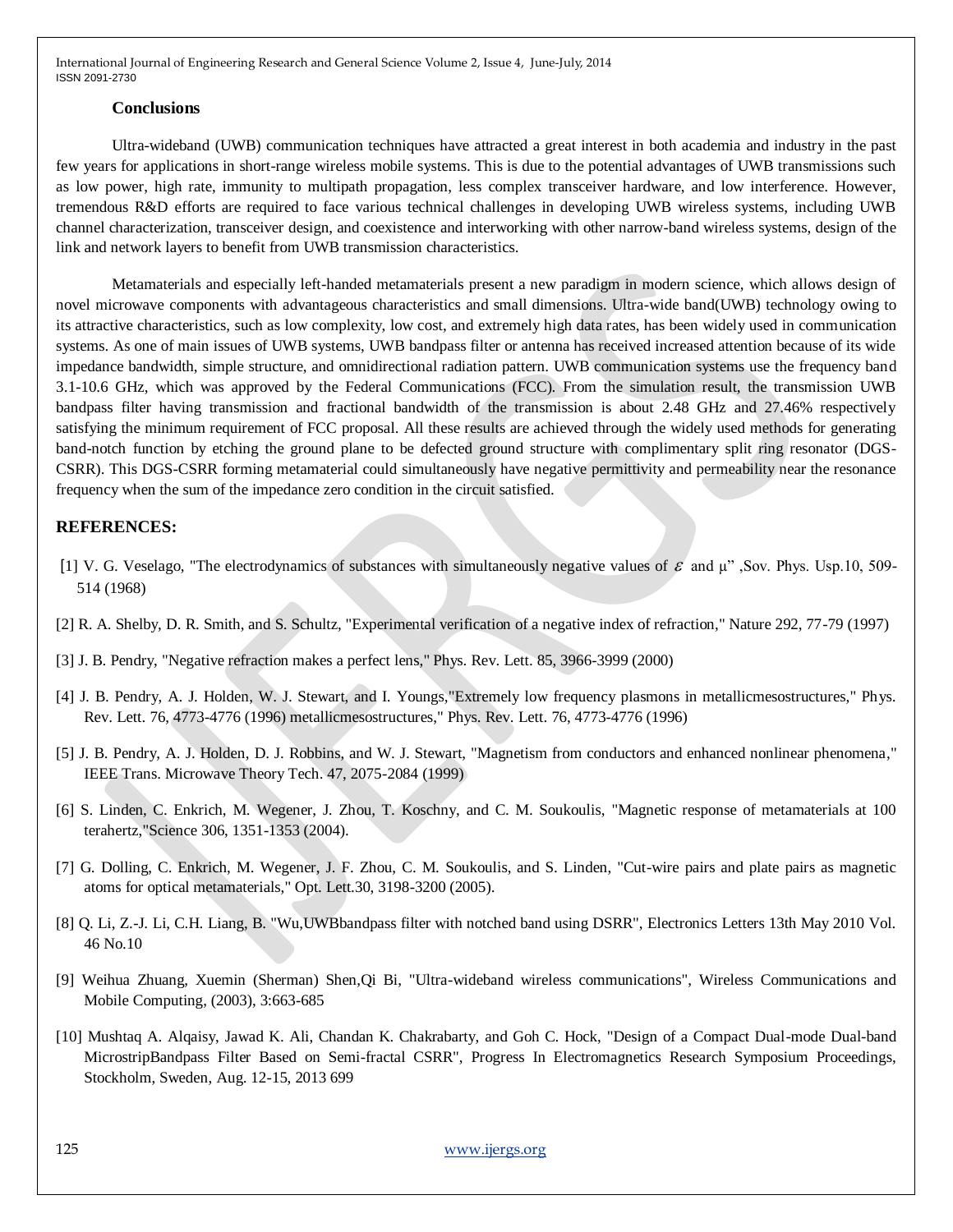- [11] X. Q. Chen, R. Li, S. J. Shi, Q. Wang, L. Xu, andX. W. Shi, "A Novel Low Pass Filter Using Elliptic Shape Defected Ground Structure", Progress In Electromagnetics Research B, Vol. 9, 117-126, 2008
- [12] R. Movahedinia and M. N. Azarmanesh, "A Novel Planar Uwb Monopole AntennaWith Variable Frequency Band-Notch Function Based On Etched Slot-Type Elc On The Patch", Microwave and Optical Technology Letters, Vol. 52, No. 1, January 2010
- [13] M. Shobeyri, M. H. VadjedSamiei, "Compact Ultra-Wideband Bandpass Filter With Defected Ground Structure," Progress In Electromagnetics Research Letters, Vol. 4, 25-31, 2008
- [14] Pendry, J. B., A. J. Holden, D. J. Robbins, et al., " Magnetism from conductors and enhanced nonlinear phenomena," IEEE Trans. Microwave Theory Tech., Vol. 47, No. 11, (1999) 2075-2084
- [15] Gay-Balmaz, P. and O. J. F. Martin, "Electromagnetism resonances in individual and coupled split-ring resonators", Journal of Applied Physics, Vol. 92, No. 5,(2002) 2929-2936, 2002.
- [16] Bonache, J., F. Martin, F. Falcone, et al., "Application of complementary split-ring resonators to the design of compact narrow band-pass structures in microstrip technology," Microwave and Optical Technology Letters, Vol. 46, No. 5, (2005) 508-512
- [17] Jigar M. Patel, ShobhitK.Patel, Falgun N. Thakkar, "Defected ground Structure MultbandMicrstrip Patch Antenna using Complementary Spilt Ring Resonator", International Journal trends in Electrical and Electronics, Vol.3, Issue. 2, (May 2013)14- 19
- [18] SarawuthChaimool, PrayootAkkaraekthalin, "Miniaturized Wideband Bandpass Filter with Wide Stopband using Metamaterialbased Resonator and Defected Ground Structure", Radioengineering, VOL. 21, NO. 2, (JUNE 2012),611-611
- [19] V. Veselago: "The electrodynamics of substances with simultaneously negative values of and "", Soviet Physics Uspekhi, Vol. 92, no. 3, 517-526, (1967).
- [20] GovindDayal, S Anantha Ramakrishna, "Design of multi-band metamaterial perfect absorbers with stacked metaldielectric disks", J.Opt. 15 (2013) 055106 (7pp)
- [21] MuamerKadic, TiemoB¨uckmann, Robert Schittny1, Martin Wegener, "metamaterials beyond electromagnetism", Rep. Prog. Phys. 76 (2013) 126501 (34pp)
- [22] L Yang,Xueshun Shi, Kunfeng, Chen, Kai Fu,Baoshun Zhang, "Anyalysis of Photonic Crystal and multifreqiencyterhertzmicrostrip patch antenna", Physica B 431(2013) 11-14
- [23] M.J.Roo-ons ,S.v.Shyun, M.Secredynski, M.J. Amman, "Influence of solar heating on the performance of integrated solar cell microstrip patch antennas", Solar Energy 84 (2010) 1619-1627
- [24] M Pozar, "Microwave Engineering", 4th Edition, John Wiley and Sons, Inc., University of Massachusetts at Amherst, USA,2012, (141-150)
- [25] K. Tripathi,S.Srivastava, H.P. Sinha, "Design and Analysis of Swastik Shape Microstrip Patch Antenna at Glass Epoxy Substrate onL-Band and S-Band, International Journal of Engineering and Innovative Technology" (IJEIT), Volume 2,(2013),37-41
- [26] WenshanCai, Vladimir Shalaev, "Optical Metamaterials- Fundamental and Applications, Springer Science +Business Media", USA, LLC (2010) 19-36
- [27] R.Fowles,"Introduction to Modern Optics", second Edition, over Publication, Inc., New York, 1975 p155-192